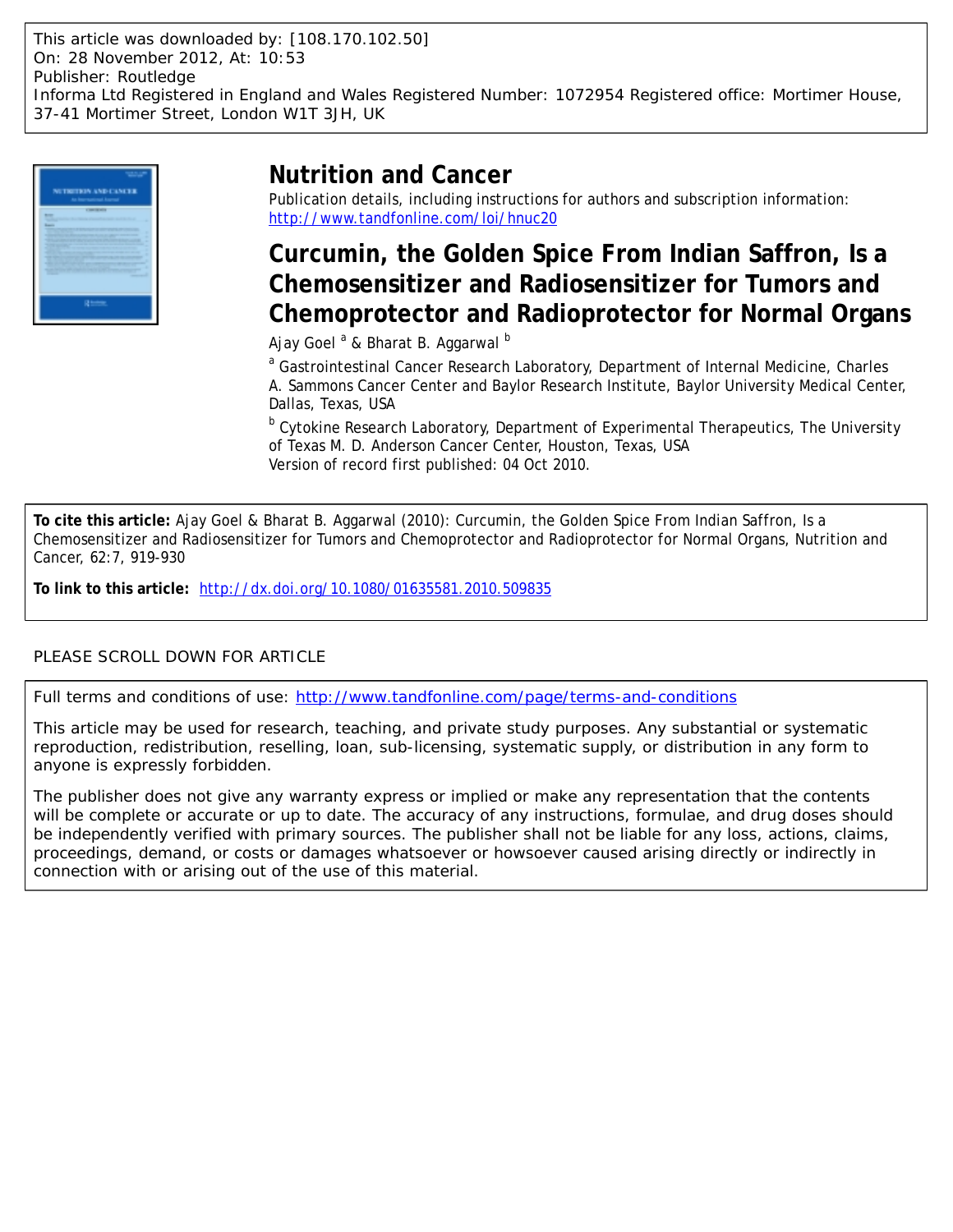

## **Curcumin, the Golden Spice From Indian Saffron, Is a Chemosensitizer and Radiosensitizer for Tumors and Chemoprotector and Radioprotector for Normal Organs**

## **Ajay Goel**

*Gastrointestinal Cancer Research Laboratory, Department of Internal Medicine, Charles A. Sammons Cancer Center and Baylor Research Institute, Baylor University Medical Center, Dallas, Texas, USA*

## **Bharat B. Aggarwal**

*Cytokine Research Laboratory, Department of Experimental Therapeutics, The University of Texas M. D. Anderson Cancer Center, Houston, Texas, USA*

**Curcumin (diferuloylmethane), the yellow pigment in Indian saffron (***Curcuma longa;* **also called turmeric, haldi, or haridara in the East and curry powder in the West), has been consumed by people for centuries as a dietary component and for a variety of proinflammatory ailments. Extensive research within the last decade in cell culture and in rodents has revealed that curcumin can sensitize tumors to different chemotherapeutic agents including doxorubicin, 5-FU, paclitaxel, vincristine, melphalan, butyrate, cisplatin, celecoxib, vinorelbine, gemcitabine, oxaliplatin, etoposide, sulfinosine, thalidomide, and bortezomib. Chemosensitization has been observed in cancers of the breast, colon, pancreas, gastric, liver, blood, lung, prostate, bladder, cervix, ovary, head and neck, and brain and in multiple myeloma, leukemia, and lymphoma. Similar studies have also revealed that this agent can sensitize a variety of tumors to gamma radiation including glioma, neuroblastoma, cervical carcinoma, epidermal carcinoma, prostate cancer, and colon cancer. How curcumin acts as a chemosensitizer and radiosensitizer has also been studied extensively. For example, it downregulates various growth regulatory pathways and specific genetic targets including genes for NF-***κ***B, STAT3, COX2, Akt, antiapoptotic proteins, growth factor receptors, and multidrug-resistance proteins. Although it acts as a chemosensitizer and radiosensitizer for tumors in some cases, curcumin has also been shown to protect normal organs such as liver, kidney, oral mucosa, and heart from chemotherapy and radiotherapy-induced toxicity. The protective effects of curcumin appear to be mediated through its ability to induce the activation of NRF2 and induce the expression of antioxidant enzymes (e.g., hemeoxygenase-1, glutathione peroxidase, modulatory subunit of gamma-glutamyl-cysteine ligase, and NAD(P)H:quinone oxidoreductase 1, increase glutathione (a product of the modulatory subunit of gamma-glutamyl-cysteine ligase),**

**directly quench free radicals, and inhibit p300 HAT activity. These preclinical studies are expected to lead to clinical trials to prove the potential of this age-old golden spice for treating cancer patients.**

## **INTRODUCTION**

Curcumin (1,7-bis(4-hydroxy 3-methoxy phenyl)-1,6 heptadiene-3,5-dione), a polyphenol, is a natural compound that is derived from turmeric, the powdered rhizome of the medicinal plant *Curcuma longa Linn* (also known as turmeric). The yellow-pigmented fraction of turmeric primarily consists of various curcuminoids including curcumin I (or curcumin,  $\approx$ 77%), curcumin II (demethoxycurcumin,  $\approx$ 17%) and curcumin III (bisdemethoxycurcumin, ≈3%). The curcuminoid complex, collectively, is frequently referred to as Indian saffron, yellow ginger, yellow root, and *haldi.* Curcumin has been used for centuries throughout Asia as a food additive, cosmetic, and as a traditional herbal medicine. As a spice, it provides curry with its distinctive color and flavor. Furthermore, traditional Indian medicine has considered curcumin a drug effective for various respiratory conditions (asthma, bronchial hyperactivity, and allergy) as well as for other disorders including anorexia, coryza, cough, hepatic diseases, and sinusitis (1,2). Over the past decade, several studies have substantiated the potential prophylactic or therapeutic value of curcumin and have unequivocally supported reports of its anti-inflammatory (3,4), antioxidant (5), anticarcinogenic (6–8), hepatoprotective (9), thrombosuppressive (10), cardioprotective (11), antiarthritic (12), and anti-infectious (13) properties. One of the most compelling reasons for continued interest in exploring the cancer chemopreventive and therapeutic uses of curcumin has been curcumin's ability to influence a diverse range of molecular targets within cells. To date, no studies have reported any toxicity associated with the use of curcumin in either animals or humans.

Submitted 27 February 2010; accepted in final form 16 July 2010. Address correspondence to Bharat B. Aggarwal, Cytokine Research Laboratory, Department of Experimental Therapeutics, and Department of Radiation Oncology, The University of Texas, M. D. Anderson Cancer Center, Houston, TX 77030. Phone: 713-792-3503. Fax: 713- 794-1613. E-mail: aggarwal@mdanderson.org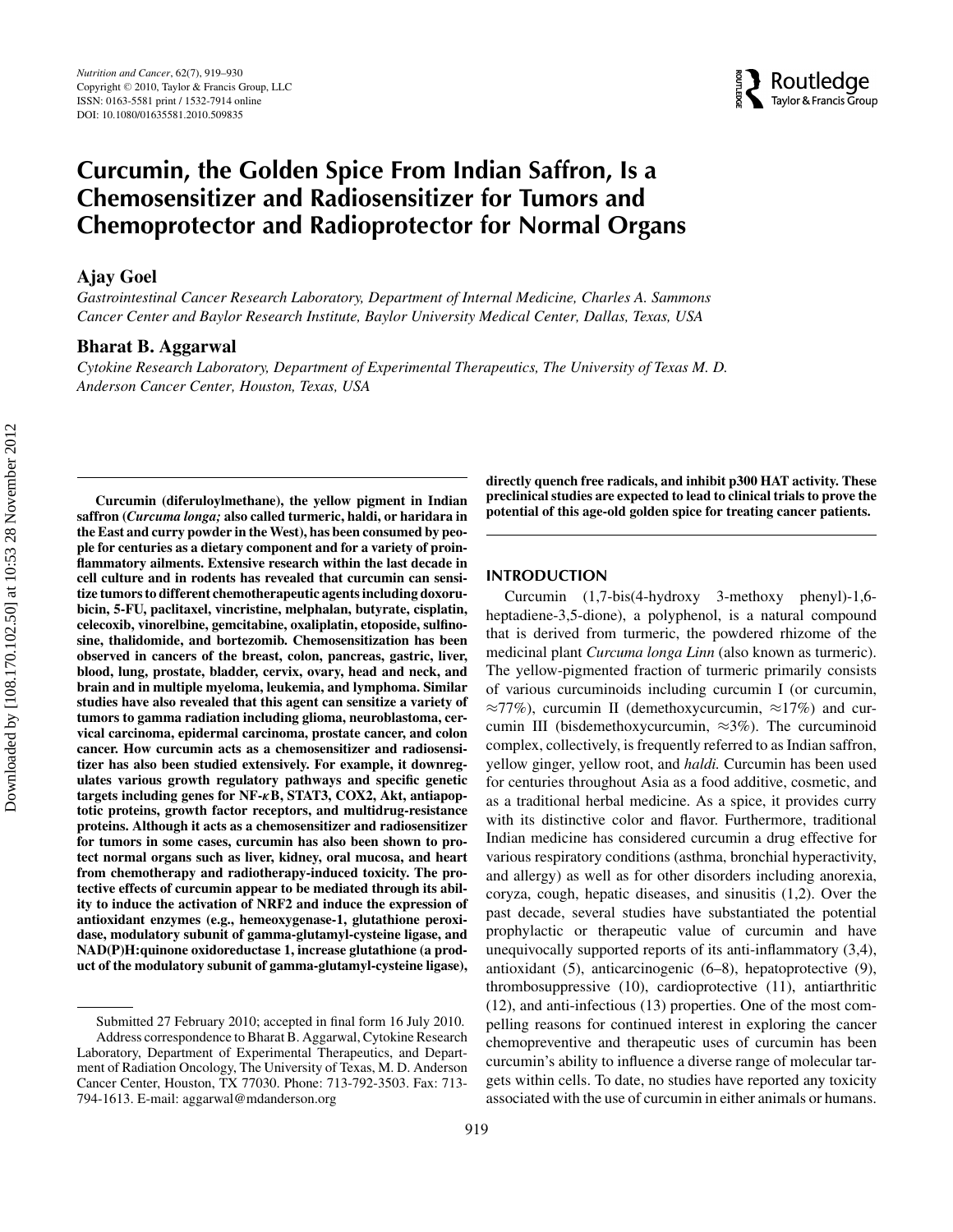Undisputed scientific evidence suggests that curcumin suppresses all 3 stages of carcinogenesis: initiation, promotion, and progression. Several genetic targets may mediate cancerrelated efficacy of curcumin, but inhibition of nuclear factor kappa B (NF-*κ*B) and subsequent downregulation of various NF-*κ*B-related proinflammatory pathways are very likely the primary features accounting for its efficacy (14). Curcumin has been studied for its chemopreventive potential in a wide variety of cancers, in both preclinical studies and in clinical trials (reviewed in Goel et al. (15)). However, recent data indicate that in addition to its chemopreventive role, curcumin has tremendous potential as a chemosensitizer and radiosensitizer as well as chemoprotector and radioprotector. This is of great interest given the plethora of diverse molecular targets curcumin can regulate. The fact that curcumin can achieve all of these effects without any toxicity makes developing curcumin as an adjunct to standard chemotherapy and radiotherapy an important goal. It may offer a therapeutic advantage in the clinical management of various refractory tumors over other, standard modalities.

Constant challenges in cancer chemotherapy and radiotherapy are the adverse toxicity and resistance associated with these treatment regimens. Among these are hair loss, diarrhea, fatigue, mouth sores, and low blood counts. Many patients experience chemotherapy-induced toxicity because these drugs are heavily protein bound and can damage normal cells and tissues in many ways. As much as we understand now that tumor initiation and development is a multistep process involving a series of genetic and epigenetic events, why most therapeutic approaches become increasingly ineffective over the course of treatment remains poorly understood. Regardless, cancer cells become resistant to chemotherapeutic drugs through mechanisms that may involve mutation or overexpression of the drug's specific target, drug inactivation, or efflux of the drug out of the cell (16).

Historically, chemotherapeutic strategies have used a variety of single drugs or drug combinations that interfere with cellular machinery in order to achieve the desired effect. Knowledge gained from these studies and improved understanding of the molecular alterations that are present within tumor cells have paved the way for the development of targeted therapies. Interestingly, resistance appears to occur not only with traditional chemotherapy but also to targeted chemotherapies such as herceptin, which targets human epidermal growth factor receptor 2 (HER-2) in breast cancer (17); tamoxifen, which targets estrogen receptor (ER) in breast cancer (18); remicade or infliximab, which targets tumor necrosis factor (TNF*α*) in multiple inflammatory diseases (19,20); gleevac, targeted against the kinase activity of BCR-ABL gene in chronic myelogenous leukemia (21); and erbitux or gefitinib, which inhibits epidermal growth factor receptor (EGFR) kinase (22). In some instances, it becomes even more complex when tumors in some patients recur after therapy and show resistance to multiple drugs, a phenomenon often referred to as multidrug resistance (MDR) (23). MDR tumors are not only resistant to many combinations of cancer chemotherapy, but they also tend to metastasize and are a frequent cause of cancer-related deaths in these patients. Therefore, understanding the molecular basis of MDR and developing drugs and treatment regimens to prevent tumor resistance is an important priority.

Drug resistance and toxicity can also be dictated by several factors including metabolism and excretion of the drug, inadequate or poor access of the drug to the tumor, and the role of various drug metabolizing enzymes such as cytochrome P450s, which are often overexpressed (24). In recent years, a new concept has been proposed that suggests that another important reason why cancer therapies might fail and tumors develop relapse is because these strategies do not target rare tumor cells or so-called cancer stem cells. According to this hypothesis, which is still in its nascent stages, a small fraction of tumor cells has the unlimited capacity to self-renew, have extensive unlimited slow proliferation potential, and can give rise to phenotypically diverse progeny of cancer cells with variable proliferative capacity (25,26). It is believed that these cancer stem cells are often resistant to chemotherapy and radiation, and treatments that substantially reduce tumor mass by removing proliferating tumor cells often fail to target these stem cells and cure patients completely with certain cancers. According to this viewpoint, these cancer stem cells are immune to any therapies, maintain their "stemness," and continue to repopulate tumor mass with a continuous supply of new cancer cells (27). This new understanding has promoted researchers and pharmaceutical companies to shift their efforts to develop targeted or more effective anticancer therapies that could either induce differentiation of cancer stem cells to lose their stemness or completely eliminate this population.

In this context, curcumin seems to offer an ideal agent because over the last two decades, significant evidence has indicated anticancer potential of curcumin. In fact, it is very encouraging to notice that unlike many "targeted" chemotherapeutic drugs that suffer from toxicity and resistance concerns, curcumin by itself can target several of these molecular targets/pathways without any associated toxicity or resistance. In fact, newer data suggest that in addition to its chemopreventive ability, curcumin can sensitize many human cancers to chemotherapy and radiation, as well as afford protection against the toxicity of these treatment regimens. This review summarizes the potential role of curcumin as both a chemosensitizer and radiosensitizer as well as its ability to function as a chemoprotector and radioprotector in different forms of tumors.

#### **CURCUMIN AS A CHEMOSENSITIZER**

Curcumin not only acts as a cancer preventive, but data suggest that curcumin treatment may be able to eliminate chemoresistant cancers by sensitizing these tumors to chemotherapy and radiation by increasing the rate of apoptosis. In this section, we summarize the current state of the biomedical literature on curcumin as a chemosensitizer. Data from both in vitro and in vivo studies have supported the potential chemosensitizing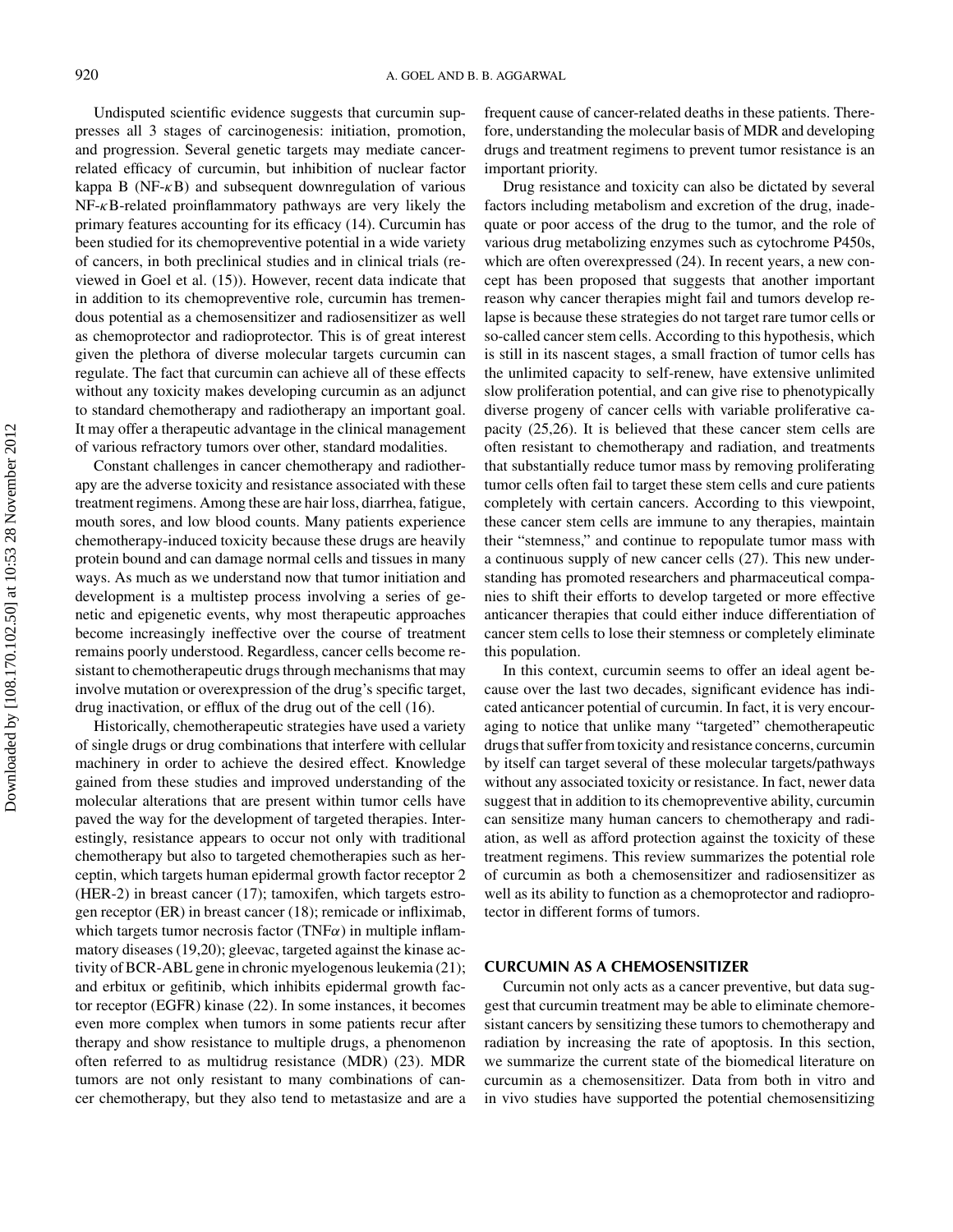TABLE 1 Curcumin potentiates the effect of chemotherapy*<sup>a</sup>*

| Chemo Type                                                                                                            | Year (Reference) |
|-----------------------------------------------------------------------------------------------------------------------|------------------|
| Chemosensitization in vitro                                                                                           |                  |
| Potentiates cytotoxic effects of doxorubicin, 5-FU, and paclitaxel against prostate cancer cells                      | 2002 (41)        |
| Sensitizes multiple myeloma cells to vincristine and melphalan                                                        | 2003 (55)        |
| Enhances cytotoxicity of cisplatin against ovarian cancer cells in culture                                            | 2003 (46)        |
| Potentiates antitumor effects of sodium butyrate against erythroleukemic cells                                        | 2003 (57)        |
| Potentiates growth inhibition effects of 5-FU against human gastric carcinoma cells in culture                        | 2004(35)         |
| Exhibits both additive and sub-additive antitumor and apoptotic effects of doxorubicin against liver<br>cancer cells  | 2005 (39)        |
| Potentiates the antitumor and apoptotic effects of cisplatin against hepatocellular carcinoma cells                   | 2005 (39)        |
| Enhances antitumor effects of taxol against cervical cancer cells in culture                                          | 2005 (49)        |
| Potentiates the cytotoxicity of paclitaxel toward breast cancer cells in culture                                      | 2005(43)         |
| Potentiates apoptotic effects of celecoxib against human pancreatic cancer cells                                      | 2005 (36)        |
| Synergistic effects with celecoxib in growth inhibition in colon cancer cells                                         | 2005 (33)        |
| Enhances apoptotic effects of cisplatin against cervical cancer SiHa cells, but not HeLa cells                        | 2005 (48)        |
| Enhances apoptotic effects of vinorelbine against human squamous cell lung carcinoma cell line                        | 2005(50)         |
| Augments apoptotic effects of cisplatin against ovarian cancer and breast cancer cell lines                           | 2006 (44)        |
| Has no effect on cytotoxic effects of paclitaxel against human ovarian cancer and breast cancer cell lines            | 2006 (44)        |
| Enhances antitumor effects of 5-FU and 5-FU plus oxaliplatin (FOLFOX) against colon cancer cells                      | 2006 (32)        |
| Potentiates apoptosis induced by gemcitabine and paclitaxel in bladder cancer cells in culture                        | 2007 (53)        |
| Potentiates antitumor activity of docetaxel against ovarian cancer cell lines                                         | 2007 (47)        |
| Increases antitumor effects of oxaliplatin against colorectal cancer cells in culture                                 | 2007 (29)        |
| Augments cytotoxic effects of gemcitabine on pancreatic adenocarcinoma cell line                                      | 2007 (37,38)     |
| Enhances the antitumor effects of gemcitabine against prostate cancer cells in culture                                | 2007 (42)        |
| Potentiates cytotoxicity of cisplatin, etoposide, camptothecin, and doxorubicin against human and rat<br>glioma cells | 2007 (54)        |
| Enhances antitumor effects of oxaliplatin against colorectal cancer cell lines                                        | 2007 (30)        |
| Enhanced the antitumor effects of vincristine and PDE4 inhibitors in B-CLL from patients                              | 2007 (58)        |
| Enhances antitumor effects of 5-FU and FOLFOX against colon cancer cells                                              | 2008 (31)        |
| Augments effects of sulfinosine on multi drug resistant human non-small cell lung carcinoma cells                     | 2008 (51)        |
| Potentiate effects of gemcitabine in pancreatic cancer cells                                                          | 2008 (40)        |
| Sensitizes lung cancer cells to cisplatin-induced apoptosis in lung cancer cells                                      | 2009 (52)        |
| Potentiates the effect of thalidomide and bortezomib in multiple myeloma cells                                        | 2009 (56)        |
| Chemosensitization in vivo                                                                                            |                  |
| Augments growth inhibitory effects of celecoxib against colorectal cancer in rats                                     | 2006 (34)        |
| Enhances antitumor effects of oxaliplatin against colorectal cancer in mice                                           | 2007 (30)        |
| Potentiates antitumor activity of gemcitabine against pancreatic cancer in mice                                       | 2007 (38)        |
| Potentiates antitumor activity of docetaxel against ovarian cancer in mice                                            | 2007 (47)        |
| Enhances the antitumor effects of gemcitabine against prostate cancer in mice                                         | 2007 (42)        |
| Potentiates the effect of thalidomide and bortezomib against multiple myeloma in nude mice                            | 2009 (56)        |
| Chemoresistance in vitro                                                                                              |                  |
| Antagonizes apoptotic effects of camptothecin, mechlorethamine, and doxorubicin in human breast<br>cancer cells       | 2002(45)         |
| Reduces nephrotoxicity of cisplatin in rats                                                                           | 2007 (59)        |
| Chemoresistance in vivo                                                                                               |                  |
| Antagonizes apoptotic effects of cyclophosphamide in mice                                                             | 2002(45)         |

*a* Abbreviations are as follows: 5-FU, 5-fluorouracil; HeLa, a cervical carcinoma cell line derived from Henrietta Lacks; SiHa, a cervical carcinoma cell line.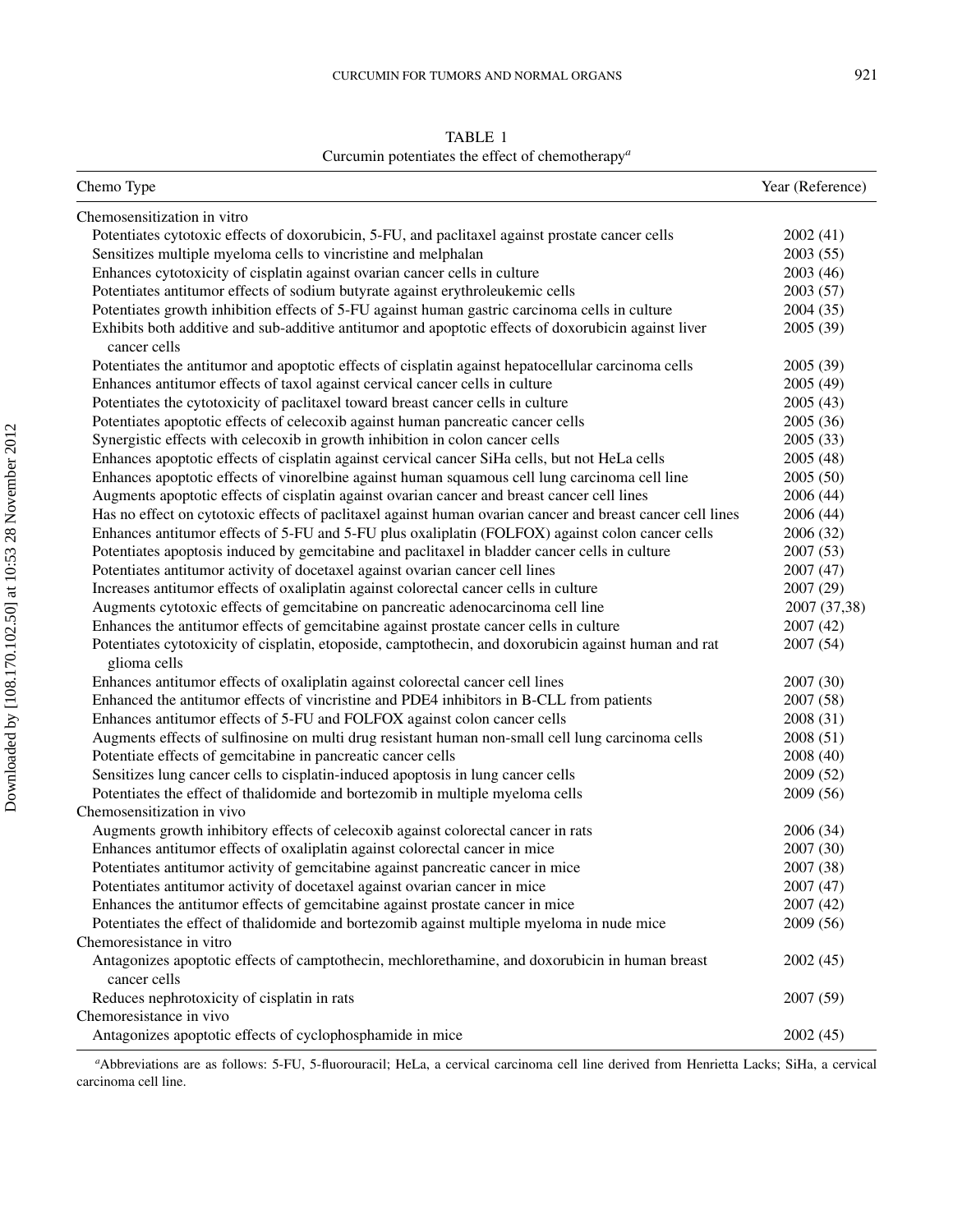ability of curcumin in multiple cancers and have provided evidence for curcumin's use singly or as an adjunct to current chemotherapeutic drugs. Table 1 summarizes these data in order of appearance of these reports in the published literature.

#### **Colon Cancer**

Cancers of the gastrointestinal tract, especially colon cancer, remain leading causes of cancer-related deaths in the developed nations, including the United States (28). Although current chemotherapeutic regimens targeting colon cancer have continuously evolved and have significantly improved survival rates by limiting the spread of metastatic disease over the last decade, a large majority of patients develop chemoresistance to these platinum-based and/or 5-fluorouracil (5-FU)-based drug regimens over the course of chemotherapy. Use of curcumin singly or in combination with chemotherapeutic drugs may help overcome some of the resistance issue and improve the efficacy of current chemotherapeutic drugs. In one study, Howells and colleagues (29) investigated the antiproliferative potential of both curcumin and oxaliplatin singly and in combination in normal colonic (HCEC) and colon cancer cell lines (HT29, p53 mutant and HCT116, p53 wild type). Both curcumin and oxaliplatin displayed significant antiproliferative potential in both HT29 and HCT116 cells; and the order of sensitivity to oxaliplatin was HCT116*>*HT29*>*HCEC, whereas order of sensitivity to curcumin was HT29*>*HCT116*>*HCEC. Apoptosis was enhanced by both compounds, and up to 16-fold increase in expression of p53 protein was observed when the two agents were used in combination. This study suggested that when used in combination with oxaliplatin, curcumin may enhance efficacy of this drug in both p53 mutant and wild type colorectal tumors. Since curcumin in its free form may be poorly absorbed in the gastrointestinal tract, a liposomal encapsulated preparation of curcumin was evaluated individually and in combination with oxaliplatin in LoVo and Colo205 human colorectal cancer cell lines (30). Liposomal curcumin treatment showed a synergistic effect with oxaliplatin at a ratio of 4:1 in LoVo cells in vitro and a significant tumor growth inhibition in Colo205 and LoVo xenografts in mice, substantiating the chemosensitizing ability of this phytochemical (30).

When curcumin treatment was evaluated in conjunction with either 5-FU alone or  $5$ -FU + oxaliplatin (FOLFOX), it resulted in significantly greater growth inhibition and increased apoptosis in HCT116 and HT29 colon cancer cells than that caused by curcumin, 5-FU, curcumin  $+$  5-FU, or FOLFOX alone (31). Such effects were associated with decreased expression and activation of EGFR, HER-2, HER-3, and insulin-like growth factor 1 receptor (IGF-1R), together with their downstream signaling targets such as Akt and cyclooxygenase-2 (Cox-2) (31). It was concluded that the potentiation of curcumin's effect with FOLFOX were due to attenuation of EGFR and IGF-1R signaling pathways (31). Similarly, Du and coworkers (32) recently demonstrated synergistic inhibition of cell growth and sixfold reduction in Cox-2 expression after combination treatment with curcumin and 5-FU in HT-29 cells. The importance of the Cox-2 pathway in mediating efficacy of curcumin was further highlighted in another report in which curcumin potentiated the growth inhibitory effect of celecoxib in multiple colon cancer cell lines (33). In a follow-up study, these investigators determined the chemopreventive effects of celecoxib and curcumin alone and in combination using the 1,2 dimethylhydrazine (DMH) rat model (34). In this in vivo study, curcumin augmented the growth inhibitory effect of celecoxib as indicted by significantly fewer aberrant crypt foci in the combined curcumin and celecoxib group compared to when these agents were fed individually (34). Such effects of curcumin are not limited to colon cancer, but others have shown similar results in gastric (35), pancreatic (36–38), and liver cancers (39) as well.

#### **Gastric Cancer**

Using physiologically relevant and very small doses of curcumin together with 5-FU, much stronger G2/M cell cycle block was achieved in AGS gastric cancer cells compared to the block in control groups in which cells were treated with single agents (35).

### **Pancreatic Cancer**

Pancreatic adenocarcinoma is a fatal disease with very poor prognosis. Data indicate that specific Cox-2 inhibitors (such as celecoxib) may have some promise in this disease. However, sustained and robust Cox-2 inhibition for the long term is a practical challenge in managing these individuals. In this regard, Lev-Ari et al (36) questioned whether curcumin may potentiate growth inhibitory effects of a celecoxib in a panel of Cox-2-expressing (P-34) and low/nonexpressing (MIA PaCa and Panc-1) human pancreatic cell lines. Curcumin synergistically augmented growth inhibition of celecoxib in Cox-2-expressing cell lines, suggesting that celecoxib may be used at much lower and safer concentrations. The same group of investigators later reported similar effects of curcumin when used in combination with the first-line chemotherapeutic agent gemcitabine in pancreatic cancer cells (36). These data were further substantiated by other studies in which it has been demonstrated that curcumin potentiated the antitumor effects of gemcitabine in cultured pancreatic adenocarcinoma cells by suppressing cellular proliferation and activating NF-*κ*B and other genetic targets of the NF-*κ*B signaling pathway (37,38,40) In vivo studies with tumors from nude mice injected with pancreatic cancer cells and treated with both curcumin and gemcitabine showed significant reduction in tumor volume, Ki-67 proliferation index, NF-*κ*B activation, expression of NF-*κ*B gene products [cyclin D1, cmyc, B-cell non-Hodgkin lymphoma-2 (Blc-2), Bcl extra large (Bcl-xl), CIAP-1, Cox-2, matrix metalloproteinase (MMP), and vascular epithelial growth factor (VEGF)], and suppression of angiogenesis compared to tumors from control animals (38).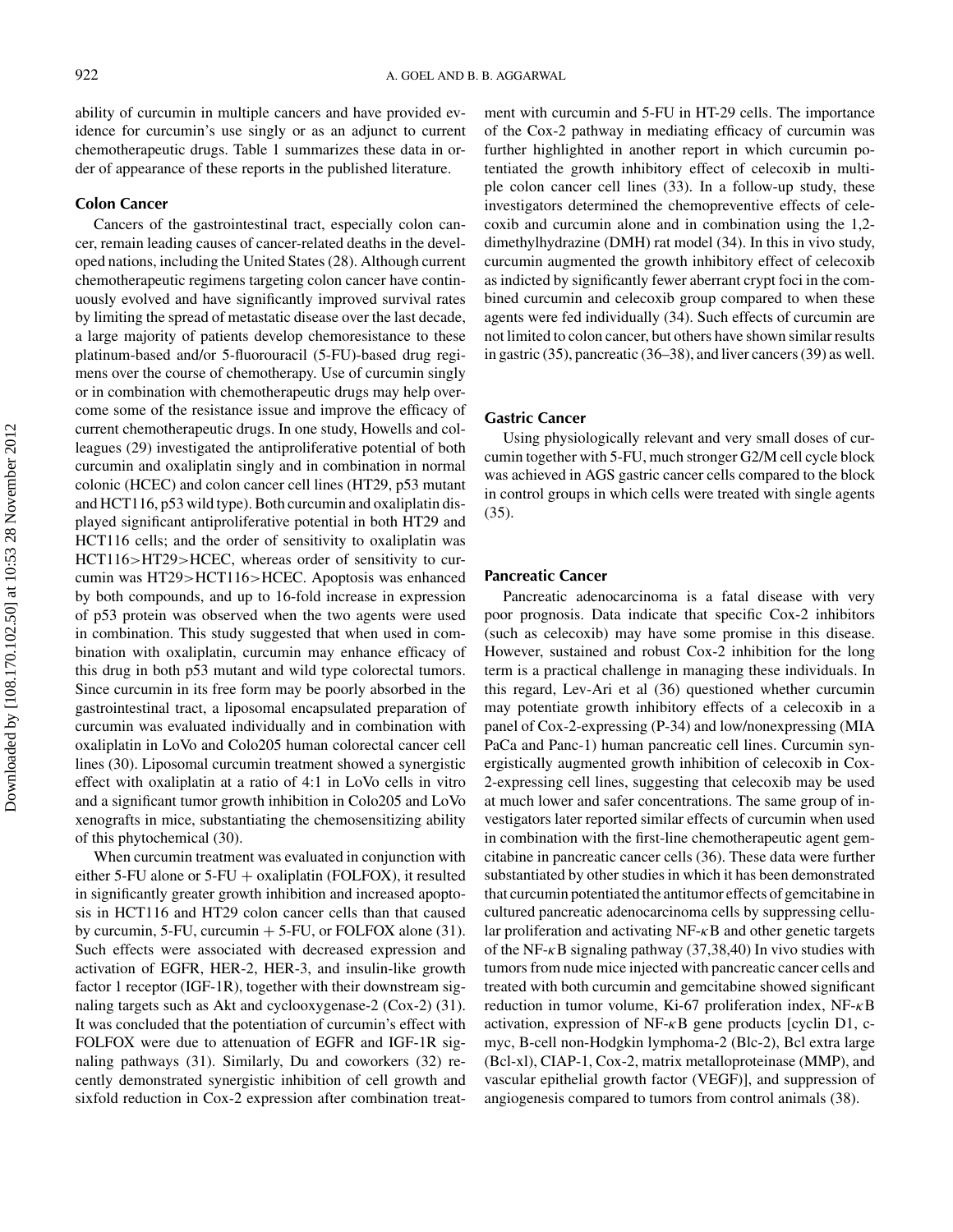#### **Liver Cancer**

While investigating antitumor effects of curcumin, singly or together with cisplatin or doxorubicin, it was noticed that the combination of curcumin with cisplatin resulted in synergistic activity against liver cancer; whereas with doxorubicin, the effects were at best additive (39). Such effects were in part mediated by downregulation of expression of different genes including c-myc, Bcl-xl, c-IAP-2, NAIP, and XIAP (39).

#### **Prostate Cancer**

The literature on similar potential for curcumin in other solid organ malignancies has grown continuously over the last decade. In this context, while studying the modulatory effects of curcumin on the cytotoxic effects of chemotherapeutic agents (5-FU, doxorubicin, and paclitaxel) in androgen-independent prostate cancer cell lines (PC-3 and DU-145), a significant degree of G1-cell cycle arrest was observed in the combination treatment group (41). It was proposed that such cell cycle changes may be associated with an increase in p21 and C/EBP *β* and inhibition of constitutive and TNF*α*-induced NF-*κ*B activation (41). Curcumin treatment in combination with gemcitabine in PC-3 cells inhibited growth and increased apoptosis but via downregulation of MDM2, an ubiquitin E3 ligase of p53 gene (42). In further support of these data, when experiments were performed in tumor-bearing nude mice, curcumin inhibited growth of PC3 xenografts and enhanced the antitumor efficacy of gemcitabine and radiation (42).

#### **Breast Cancer**

Presently, other than radiation and chemotherapy, there is no effective therapy for metastatic breast cancer. Curcumin is a potent NF-*κ*B suppressor, while most conventional chemotherapeutic agents activate NF-*κ*B. Keeping this in mind, Aggarwal and colleagues (43) hypothesized that curcumin potentiates the effects of chemotherapy in advanced breast cancer and inhibits lung metastasis. Using paclitaxel (Taxol)-resistant breast cancer cells and a human breast cancer xenograft model, they showed that curcumin inhibited paclitaxel-induced NF-*κ*B activation, and these effects were mediated through inhibition of I*κ*B*α* kinase activation and I*κ*B*α* phosphorylation and degradation (43). In addition, curcumin also suppressed the paclitaxel-induced expression of several antiapoptotic (XIAP, IAP-1, IAP-2, Bcl-2, and Bcl-xl), proliferative (Cox-2, c-myc, and cyclin D1), and metastatic (VEGF, MMP-9, and ICAM-1) proteins (43). Curcumin also inhibited the mono-ubiquitination of the FANCD2 protein and sensitized ovarian and breast tumor cells lines to cisplatin through enhanced apoptotic death (44).

Generation of reactive oxygen species (ROS) and activation of the c-Jun N-terminal protein kinase (JNK) pathway is a frequent manifestation of proapoptotic ability offered by many chemotherapeutic drugs. Somasundaram et al. (45) asked whether curcumin may antagonize the antitumor effects of various chemotherapeutic drugs in both cultured cells and an animal model of breast cancer. Curcumin inhibited camptothecin-, mechlorethamine-, and doxorubicin-induced apoptosis of MCF-7, MDA-MB-231, and BT-447 human breast cancer cells (45). In animal experiments, curcumin significantly inhibited cyclophosphamide-induced tumor regression, suggesting that dietary curcumin can inhibit chemotherapy-induced apoptosis via inhibition of ROS generation and blocking JNK signaling.

#### **Ovarian Cancer**

High levels of certain serum proinflammatory cytokines, including IL-6, have been associated with poor prognosis and cisplatin resistance in multiple human cancers. Since curcumin inhibits production of many cytokines, its effects were studied in CAOV3 ovarian cancer cells, singly, and in combination with cisplatin (46). As anticipated, curcumin inhibited IL-6 production in cisplatin-treated cells, suggesting that one mechanism for curcumin action is by reduction of autologous production of IL-6, which has potential for enhancing drug sensitivity in multiple human cancers. In another study, curcumin when given together with docetaxel to HeyA8 and HeyA8-MDR athymic mice, significantly reduced tumor growth, cellular proliferation, and microvessel density compared to controls, emphasizing the potential of curcumin-based therapies in patients with ovarian cancer (47).

#### **Cervical Cancer**

NF-*κ*B activation plays a pivotal role in drug-mediated apoptosis and possible resistance in various human cancers. Using a cervical cancer model of HeLa and SiHa cells that differ in their response to cisplatin treatment, it was demonstrated that SiHa cells, which are more resistant to cisplatin, showed much lesser cell viability when NF-*κ*B binding was blocked by curcumin (48). Such effect was not evident in cisplatin-responsive HeLa cells. These data suggest that NF-*κ*B may contribute to cisplatin-induced chemoresistance in cervical cells and highlights the potential applicability of combination therapy with NF-*κ*B inhibitors such as curcumin in this scenario. Curcumin was also shown to downregulate taxol-induced activation of NF*κ*B and phosphorylation of serine/threonine kinase Akt in 293 cervical cells and 293 embryonic kidney cells (49).

#### **Lung Cancer**

Due to toxicity concerns and older age, some lung cancer patients are not suited for classical cancer chemotherapy. Combination approaches using phytochemicals such as curcumin are being advocated as a possible alternative to get around some of the practical constraints posed by conventional chemotherapeutic drugs. Pretreatment of squamous cell lung carcinoma H520 cells with curcumin, followed by chemotherapy using vinorelbine, enhanced the apoptotic capacity of this drug (50), suggesting that curcumin can act as an adjuvant chemotherapeutic agent and enhance the chemotherapeutic drugs in a subset of lung cancer patients.

MDR is a frequent limiting factor for a successful chemotherapeutic regimen. However, data indicate that curcumin can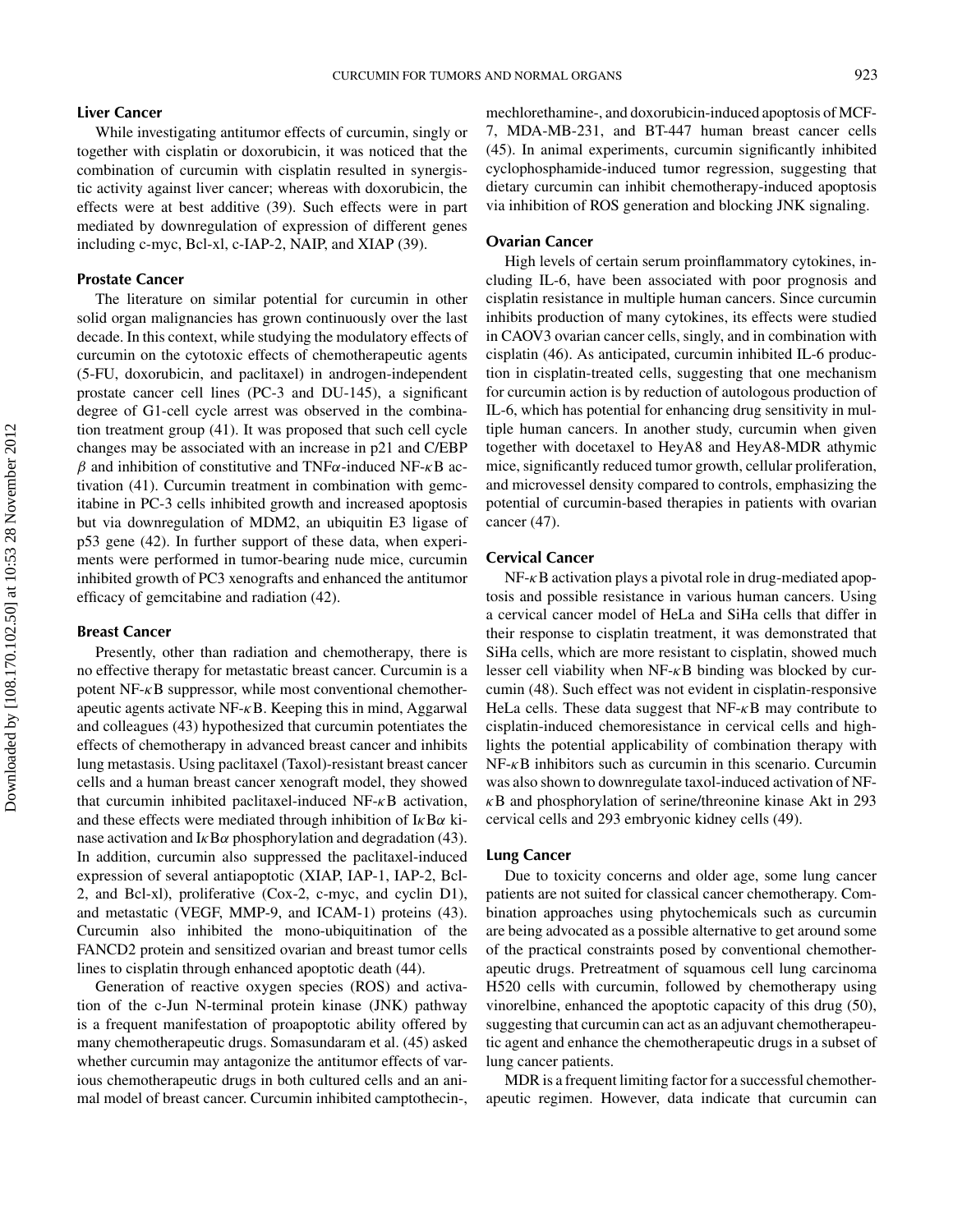overcome MDR induced by sulfinosine in NCI-H460/R nonsmall-cell lung carcinoma cells (51). Combination of curcumin and sulfinosine produced more pronounced S and G2/M cell cycle arrest compared to treatment with these agents individually. When cisplatin was used as a chemotherapeutic drug, curcumin sensitized cisplatin-induced apoptosis in non-smallcell lung cancer H460 cells via downregulation and degradation of Bcl-2 (52).

#### **Brain and Bladder Cancers**

Since NF-*κ*B serves as nexus in human cancers, in another interesting study by Kamat and coworkers (53), it was shown that curcumin blocked both gemcitabine- and TNF*α*-induced activation of NF-*κ*B in KU-7 bladder cancer cells. Curcumin's ability to overcome glioma cell resistance and chemoresistance was investigated in a panel of human (T98G, U87MG, and T67) and rat (C6) glioma cell lines (54). It was demonstrated that curcumin sensitized glioma cells to several chemotherapeutic agents (cisplatin, etoposide, camptothecin, and doxorubicin) and radiation by reducing the expression of Bcl-2 and IAP family member proteins as well as DNA repair enzymes (MGMT, DNA-PK, Ku70, Ku80, and ERCC-1) (54).

#### **Hematological Cancers**

As is the case with solid organ malignancies, NF-*κ*B also plays a central role in cell survival and proliferation in hematological cancers. As curcumin is a potent NF-*κ*B inhibitor, Bharti et al. (55) explored the effects of curcumin in multiple myeloma (MM) cell lines, which express NF-*κ*B in a constitutively active manner. Curcumin induced significant apoptosis, suppressed the constitutive I*κ*B*α* phosphorylation, and downregulated several NF-*κ*B gene products. Similarly, in a recent study, when chemosensitizing effects of curcumin were evaluated in cell culture and xenograft model of MM, curcumin overcame chemoresistance and sensitized MM cells to thalidomide and bortezomib by downregulating NF-*κ*B and its gene products (56). These data provided a molecular basis for treatment of MM patients with curcumin, that is, its ability to downregulate NF-*κ*B. Curcumin also potentiated antitumor effects of sodium butyrate by reducing overall cell growth in human erythroleukemic cells (57). In a more recent study, curcumin treatment reduced basal NF-*κ*B levels and augmented both vincristine and PDE4 inhibitor rolipram-induced apoptosis in cultured primary chronic lymphocytic leukemia cells (58). Taken together, all of these studies have indicated a potent chemosensitizing potential of curcumin in overcoming resistance afforded by standard chemotherapeutic drugs. In a more recent study, curcumin treatment reduced basal NF-*κ*B levels and augmented both vincristine and PDE4 inhibitor rolipram-induced apoptosis in cultured primary chronic lymphocytic leukemia (B-CLL) cells (59).

#### **CURCUMIN AS A RADIOSENSITIZER**

In addition to its role as a potent chemosensitizer, increasing evidence suggests that curcumin can also function as a very promising radiosensitizing agent in a wide variety of human cancers as summarized in Table 2.

#### **Colon Cancer**

Radiation therapy, alone or in conjunction with chemotherapy, is one of the preferred modalities in patients with colon cancer who develop resistance to individual chemotherapies. Mechanisms for developing such resistance are unclear, but it has been suggested that some of this resistance may be mediated by NF-*κ*B and its gene products. Because curcumin has been shown to suppress activation of NF-*κ*B, it was hypothesized that curcumin may sensitize colon cancer to gamma-irradiation in a xenograft nude mice model (60). Curcumin significantly enhanced the effectiveness of radiation therapy by prolonging tumor regrowth, by reducing Ki-67 proliferation index, and by suppressing NF-*κ*B activity and its gene products (60). Combined curcumin and radiation treatment also suppressed angiogenesis.

#### **Prostate Cancer**

Curcumin has also been shown to have radiosensitizing effects in prostate carcinoma. In this regard, curcumin significantly improved radiation-induced clonogenic inhibition and apoptosis in cultured prostate cancer PC3 cells (61). Curcumin, in combination with radiation treatment, inhibited TNF*α*mediated NF-*κ*B activity, downregulated Bcl-2 protein, but had no effect of Bax protein in PC3 cells. Collectively, these data suggest that curcumin is a potent radiosensitizing agent, and it acts by negating the effects of radiation-induced prosurvival genes in prostate cancer. In another study, curcumin showed anticancer and radiosensitization effects by downregulating MDM2 levels in cultured PC3 prostate cancer cells, as well as growth of xenografts in nude mice, by enhancing the antitumor effects of irradiation (42).

#### **Cervical Cancer**

Cervical cancer is the second leading cancer among women, and these cancers are typically very radioresistant. Consequently, for locally advanced disease, radiation therapy is often used in conjunction with chemotherapy, which is severely toxic. Curcumin may be an ideal adjunct for radiation therapy if it has radiosensitizing properties. In support of this, it was recently demonstrated that pretreatment of 2 cervical cancer cell lines HeLa and SiHa with curcumin prior to ionizing radiation resulted in radiosensitization of cancer cells but had no effect on normal human diploid fibroblasts (62). Such effects of curcumin were due to its ability to sensitize cancer cells for increased production of ROS, which in turn led to activation of ERK1 and ERK2. These data provide a novel mechanism of curcuminmediated radiosensitization and suggest that curcumin may be an effective radiosensitizer in cervical cancer.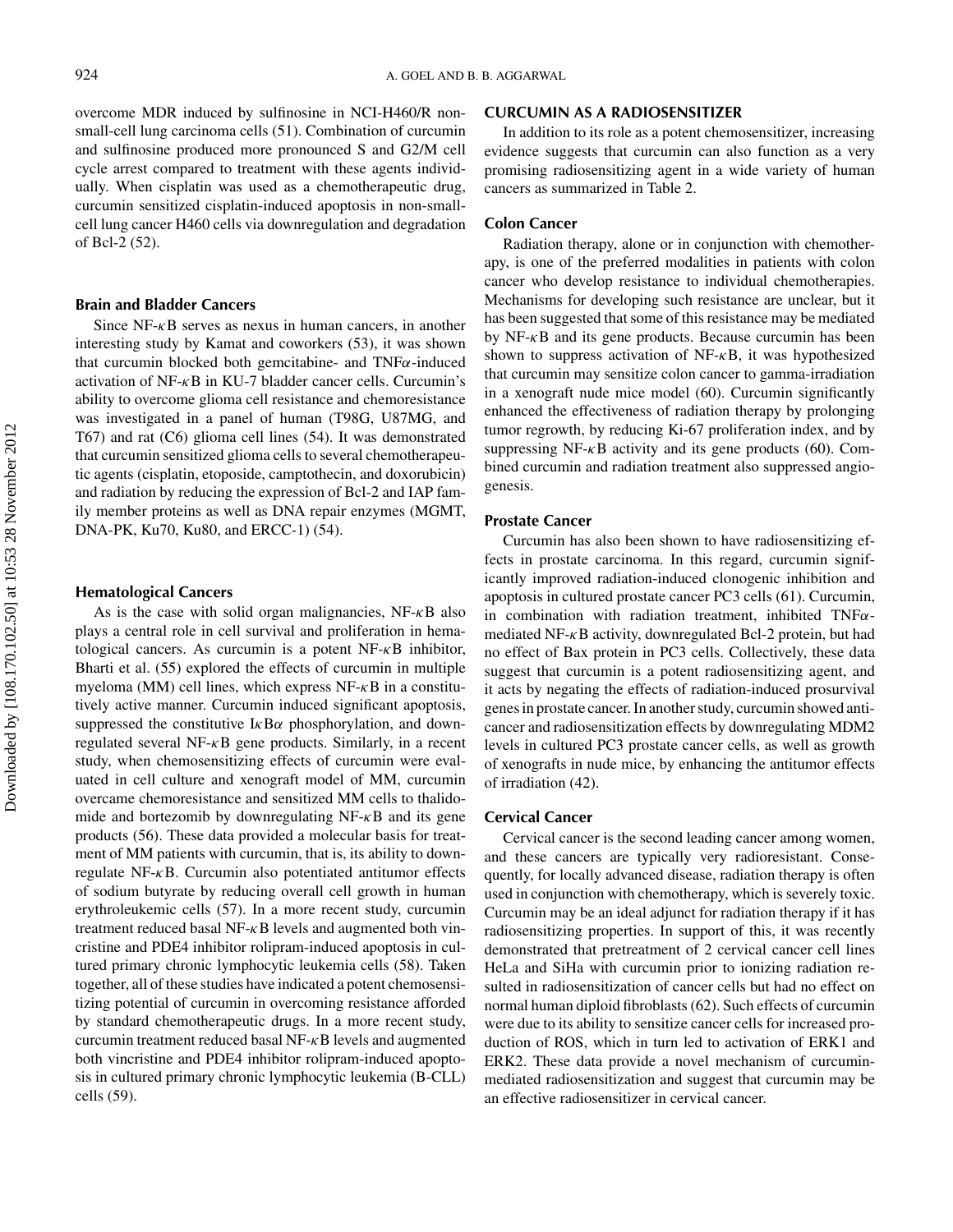| TABLE 2                                                                   |  |  |  |  |
|---------------------------------------------------------------------------|--|--|--|--|
| Curcumin potentiates the effect of radiotherapy <sup><math>a</math></sup> |  |  |  |  |

| Radiosensitization                                                                                             | Year (Reference) |
|----------------------------------------------------------------------------------------------------------------|------------------|
| In vitro                                                                                                       |                  |
| Inhibits UV-radiation induced oxidative stress and apoptotic changes in epidermal carcinoma cells              | 2003(65)         |
| Inhibits apoptotic effects of photodynamic therapy against human epidermal carcinoma cells                     | 2004(64)         |
| Enhances the antitumor effects of irradiation against prostate cancer cells in culture                         | 2004(61)         |
| Radiosensitizes squamous cell carcinoma cells in culture                                                       | 2005(69)         |
| Enhances the antitumor effects of irradiation against prostate cancer cells in culture                         | 2007(42)         |
| Potentiates cytotoxicity of radiation (5 Gy) against human and rat glioma cell lines                           | 2007(54)         |
| Increases anti-proliferative effects of radiation (UVA and visible light) against human keratinocyte cell line | 2007(66)         |
| Increases apoptotic effects of radiation (UVB) against human keratinocyte cell line                            | 2007(68)         |
| Enhances antitumor effects of radiation (2 Gy) against human neuroblastoma cells in culture                    | 2008(63)         |
| Enhances antitumor effects of ionizing radiation against cervical carcinoma cells in culture                   | 2008(62)         |
| In vivo                                                                                                        |                  |
| Enhances the antitumor effects of irradiation against prostate cancer cells in mice                            | 2007(42)         |
| Enhances antitumor effects of fractionated radiation therapy (4 Gy) against colorectal cancer in mice          | 2008(60)         |
| In combination with visible light inhibits tumor growth in xenograft tumor model                               | 2009(67)         |

*a* Abbreviations are as follows: UV, ultraviolet; Gy, gray units; UVA, UV A light; UVB, UV B light.

#### **Brain Cancer**

Malignant gliomas are a debilitating class of neoplasms that are often resistant to standard radiation and chemotherapeutic regimens. High levels of NF-*κ*B and AP-1 expression in gliomas is in part responsible for increased chemoresistance and radioresistance. Due to its strong NF-*κ*B inhibitory properties, Dhandapani and colleagues (54) determined whether curcumin can sensitize human and rat glioma cells by shortening their survival in cultured cells. Interestingly, combined curcumin and radiation treatment of T98G, U87MG, and T67 cells reduced cell survival and inhibited AP-1 and NF-*κ*B signaling pathways, suggesting a role for curcumin as an adjunct to traditional radiation therapy in brain cancers (54). Similar effects were independently validated in another study in which curcumin inhibited NF-*κ*B-mediated radioprotection and modulated expression of apoptosis-related genes in human neuroblastoma cells (63).

#### **Epidermal Cancer**

Ultraviolet (UV) light is known to be a trigger for apoptotic signaling, which results in induction of caspase-dependent biochemical changes in cells. UV irradiation can not only activate caspase-3 but also cleave and activate p21-activated kinase 2 (PAK2) in human epidermoid carcinoma (A431) cells. Given the anti-inflammatory and antioxidant potential of curcumin, curcumin was studied for its ability to prevent UV irradiation-induced apoptotic changes, JNK activation, caspase-3-activation, and cleavage/activation of PAK2 in the A431 cell line (64). Curcumin significantly inhibited UV irradiationinduced generation of ROS and blocked JNK activation, caspase activation, and subsequent apoptotic changes (64). In a follow-up study, these investigators demonstrated that curcumin had similar radiosensitization effect in inhibiting photodynamic treatment (PDT)-induced caspase activation in A431 cells (65).

#### **Skin Cancer**

One of the unfortunate but relatively frequent manifestations of excessive exposure to UV or visible light is the possibility of skin cancers. Because curcumin has traditionally been used for different cosmetic applications and has been proposed to possess skin-healing properties, multiple studies have hypothesized that some of its effect may be attributable to its radiosensitizing ability. Experimental evidence in this regard was provided in a recent study in which cultured human skin keratinocytes treated with curcumin in combination with UV or visible light increased apoptosis and fragmented cell nuclei, activated caspase-9 and caspase-8, and inhibited NF-*κ*B activity (66). Subsequently, these investigators performed similar studies in an animal model system and reported that curcumin in combination with visible light inhibited tumor growth in a xenograft tumor model (67). Curcumin-induced radiosensitization resulted in increased apoptosis, and this correlated with reduced Ki-67 expression, as well as lower levels of extracellular regulated kinases (ERK1 and 2), and epidermal growth factor receptor (EGFR). Park and Lee (68) showed similar results when curcumin was combined with photodynamic therapy in which synergism was observed between curcumin and UVBirradiation in HaCaT cells. Taken together, these results indicate that a combination of curcumin and light is a possible therapeutic approach to enhance the overall efficacy of treatment regimens in skin cancers.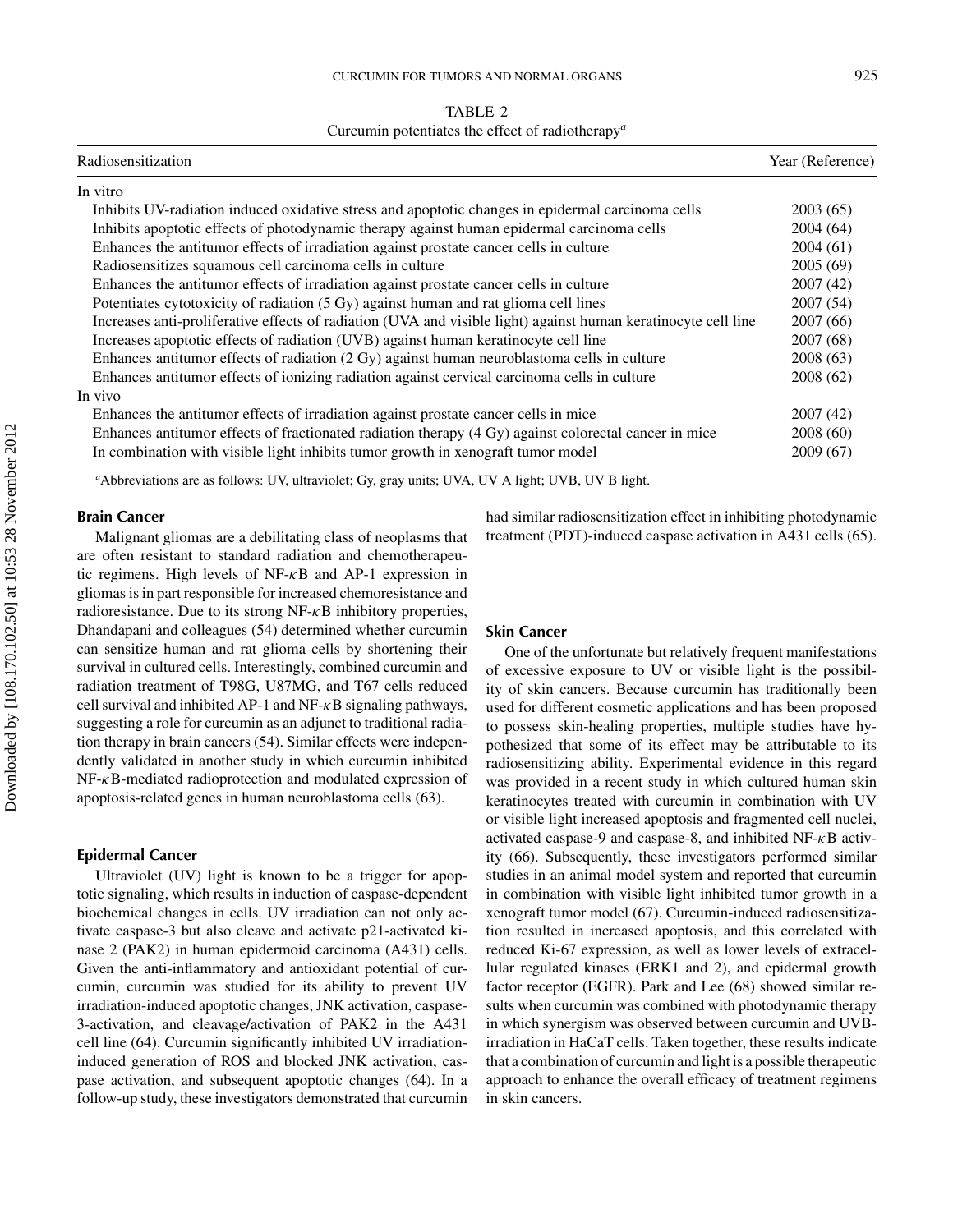#### **Squamous Cell Cancer**

Radiosensitization of cancer cells is in part dictated by the distribution of cells in various phases of the cell cycle, with much better responses in cells that are in G2/M phase. It seems prudent that if cancer cells are pretreated with curcumin, this may result in enhanced radiosensitization as one of its secondary effects. Khafif et al (69) studied whether curcumin can sensitize squamous cell carcinoma cells exposed to 1 to 5 Gy of ionizing irradiation. Curcumin treatment of cells exposed to such doses of ionizing radiation decreased cell growth and reduced ability to form colonies, an effect that may have been partly due to curcumin's ability to block cells in G2/M cell cycle phase (69).

#### **CURCUMIN AS A CHEMOPROTECTOR**

NF-*κ*B activation is a common feature of most cancers, and inhibiting its activation and suppressing its downstream gene targets is one of the goals for most cancer preventive and therapeutic approaches. Although many of the current chemotherapeutic drugs may inhibit NF-*κ*B in tumor cells, their toxic effects on surrounding peritumoral mucosa and other normal cells is one of the limiting factors and concerns. However, pretreatment of cancer patients with the potent NF-*κ*B inhibitor curcumin may preferentially affect tumor cells and at the same time afford sufficient protection for normal cells (Table 3).

One of the limitations of cisplatin-based chemotherapy is development of nephrotoxicity. Data suggest that increased inflammatory and oxidative stress may in part be responsible for cisplatin-induced acute renal failure. Because curcumin is a promising anti-inflammatory and antioxidant, Kuhad et al. (59) investigated the effect of curcumin in an animal model of renal injury induced by cisplatin. Curcumin treatment reverted all cisplatin-induced alterations including significant lowering of serum TNF*α* levels, restoring renal function, reducing lipid peroxidation, and enhancing the levels of glutathione and activities of superoxide dismutase and catalase (59).

Van't Land and colleagues (70) hypothesized that in gastrointestinal cancers, mucosal barrier injury is initiated and propagated by multiple proinflammatory cytokines and chemokines as well as NF-*κ*B-regulated mediators. To address this, these researchers undertook a study of curcumin's ability to inhibit NF-*κ*B in the onset of arabinoside cytosine- and methotrexateinduced mucosal barrier injury in human intestinal epithelial (IEC-6) cells. Both drugs resulted in NF-*κ*B activation as well as induction of TNF*α* and other downstream targets (70). Interestingly, NF-*κ*B inhibition increased the susceptibility of IEC-6 cells to the drug-induced cell death upon addition of caffeic acid phenethyl ester (CAPE) but not that induced by curcumin. In addition, in an animal model of methotrexate-induced mucosal barrier injury, treatment with curcumin resulted in NF-*κ*B inhibition and partial amelioration of villous atrophy. These results provided evidence that inhibition of NF-*κ*B does not necessarily increase intestinal side effects of the anticancer drugs and sug-

gested a safe use of curcumin and CAPE in combination with anticancer therapy.

Curcumin has also been used to attenuate acute Adriamycininduced myocardial (11) and nephrotoxicity (71) in rats. In these studies, curcumin pretreatment reversed the increase in lipid peroxidation and catalase, with simultaneous decrease in glutathione content and glutathione peroxidase activity caused by Adriamycin in cardiac tissues of rats (11). Curcumin pretreatment also restored renal function in Adriamycin-treated rats by inhibiting Adriamycin-induced increase in urinary excretion of N-acetyl-beta-D-glucosaminidase, fibronectin, glycosaminoglycan, and plasma cholesterol (71). These data indicate that curcumin may serve as an adjunct to Adriamycin therapy by reducing myocardial toxicity and nephrosis.

In another model of nephrotoxicity, when cisplatin was used as a chemotherapeutic drug, pretreatment of rats with various does of curcumin protected against cisplatin-induced nephrotoxicity by preventing alterations in various biochemical and inflammatory markers (59). Oral treatment with curcumin 10 days before, or daily after a single intratracheal installation of bleomycin, protected against bleomycin-induced pulmonary fibrosis, as evidenced by protection against changes in total lung hydroxyproline, alveolar macrophage production of TNF*α* superoxide, and nitric oxide (72). Collectively, these reports clearly highlight the chemoprotective role of curcumin and support its potential use as an adjunct to chemotherapy for multiple human cancers.

### **CURCUMIN AS A RADIOPROTECTOR**

Accumulating evidence suggests that curcumin may not only have a chemoprotective role, but several studies have indicated its potential as a radioprotective agent as well (Table 3). Parshad and colleagues (73) were among the first to suggest a radioprotective role for curcumin when they studied radiationinduced chromosomal defects in human skin fibroblasts and blood lymphocytes. It was demonstrated that pretreatment with curcumin and other plant polyphenols to cultured skin fibroblasts or PHA-stimulated lymphocytes reduced the frequency of radiation-induced chromatid breaks. It was surmised that such effects of curcumin were due to its strong antioxidant capacity, which scavenged toxic free radicals induced by radiation exposure of these cells (73). Similar effects of curcumin on blood cells were investigated in a later report in which it was shown that pretreatment of cultured peripheral blood lymphocytes with very low doses of curcumin  $(1-10 \ \mu g/ml)$  protected against even up to 2 Gy dose of gamma radiation (74). In this study, curcumin pretreatment protected against increases in micronuclei and dicentric nuclei formation, increases in lipid peroxidation, and decreases in superoxide dismutase, catalase, and glutathione peroxidase activities induced by radiation treatment (74). Findings from the study by Kunwar et al (75) reiterated the radioprotective role of curcumin when these investigators reported delayed activation of PKC*δ* and NF-*κ*B in splenic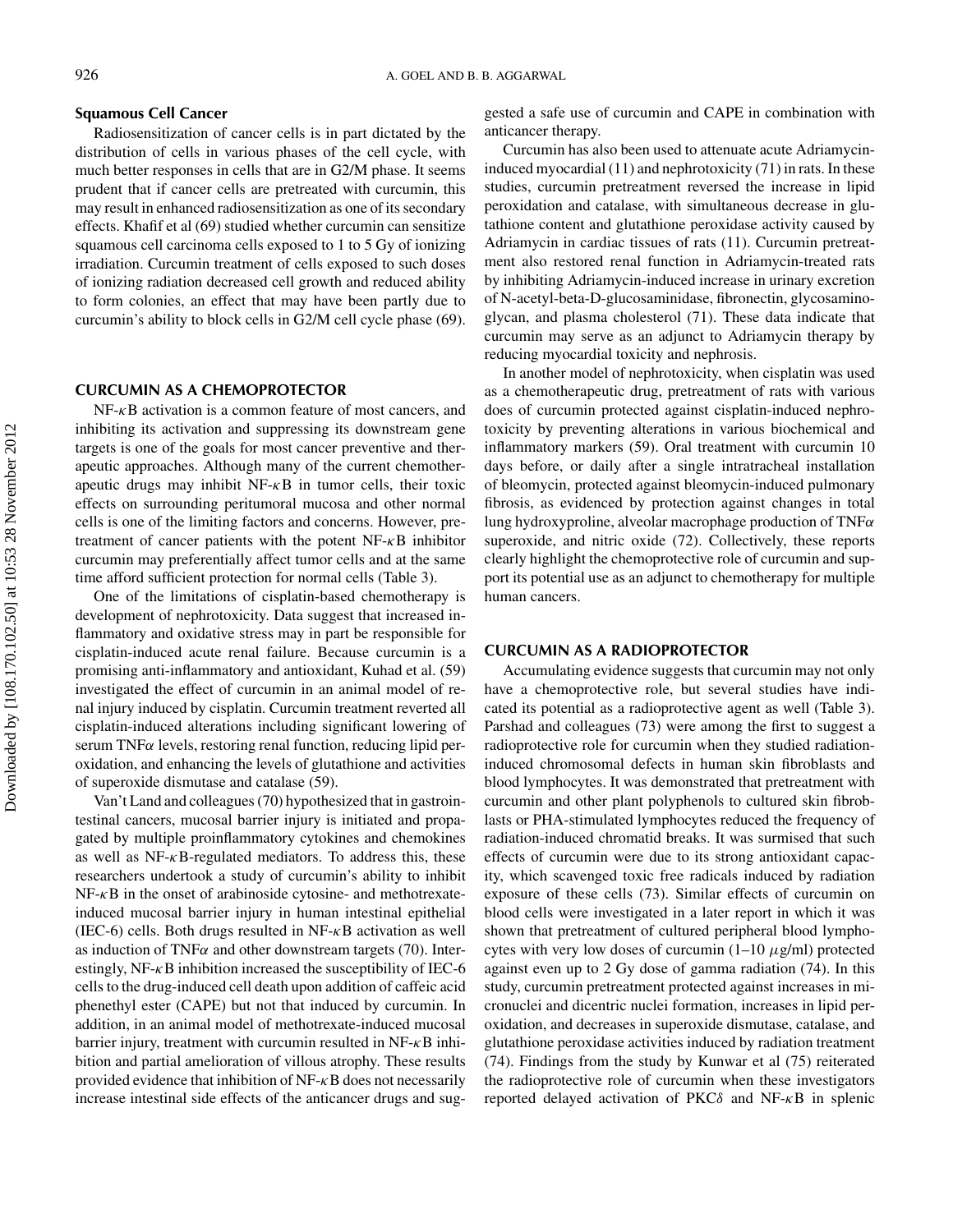|                                                                           | TABLE 3 |  |  |
|---------------------------------------------------------------------------|---------|--|--|
| Curcumin protects from the toxic effects of chemotherapy and radiotherapy |         |  |  |

| Radioprotection/Chemoprotection                                                                     | Reference    |  |
|-----------------------------------------------------------------------------------------------------|--------------|--|
| In vitro                                                                                            |              |  |
| Protects against radiation-induced DNA damage in cultured human cells                               | 1998 (73)    |  |
| Reduces apoptotic effects of arabinoside cytosine (Ara-C) against human intestinal epithelial cells | 2004 (70)    |  |
| Enhances radioprotection in cultured human lymphocytes                                              | 2006 (74)    |  |
| Enhances radioprotection in mice splenic lymphocytes                                                | 2007(75)     |  |
| In vivo                                                                                             |              |  |
| Protects against gamma radiation induced chromosomal damage in mice                                 | 1993 (76)    |  |
| Reduces lung toxicity of whole-body irradiation in rats                                             | 1996 (78)    |  |
| Reduces genotoxicity of whole-body irradiation in mice                                              | 1998 (77)    |  |
| Reduces cardiotoxicity of doxorubicin in rats                                                       | 1998 (11)    |  |
| Prevents doxorubicin nephrotoxicity in rats                                                         | 2000(71)     |  |
| Inhibits bleomycin-induced pulmonary fibrosis in rats                                               | 2000 (72)    |  |
| Decreases acute toxicity of whole-body irradiation in rats                                          | 2002 (79)    |  |
| Reduces radiation-induced oral mucositis in rats                                                    | 2004 (80)    |  |
| Reduces mucosal barrier injury from methotrexate in rats                                            | 2004 (70)    |  |
| Enhances repair of wounds in mice exposed to whole-body $\gamma$ -irradiation                       | 2004 (81,82) |  |
| Enhances repair of wounds in mice exposed to hemibody $\gamma$ -irradiation                         | 2005(83)     |  |
| Protects against radiation-induced cutaneous cytotoxicity in mice                                   |              |  |
| Reduces nephrotoxicity of cisplatin in rats                                                         | 2007 (59)    |  |

lymphocytes by curcumin and a curcumin:copper complex (1:1 ratio) in radiation-exposed lymphocytes.

In addition to in vitro evidence, data from several animal studies have now confirmed that curcumin has a strong radioprotective function. Abraham and colleagues (76) used the mouse bone marrow micronucleus test to interrogate the protective role of 3 dietary agents including curcumin in mice exposed to gamma radiation. The data from this study indicated that oral administration of curcumin 2 h before or immediately after exposing the animals to whole-body, high-energy gamma irradiation significantly reduced the frequency of micronucleated polychromatic erythrocytes (76). Similar protective effects were noticed in mice pretreated with curcumin before exposure to gamma irradiation in which curcumin helped reduce the number of bone marrow cells with chromosomal aberrations and other chromosomal fragments (77).

Such radioprotective effects of curcumin were still noticeable when much higher radiation doses (up to 10 Gy) were used in rats in which curcumin pretreatment significantly reduced the number of micronucleated cells and inhibited superoxide dismutase activity with a concomitant increase in catalase activity in liver tissues (78). Curcumin treatment for 3 days before and/or 2 days after irradiation in female rats also inhibited levels of urinary 8-hydroxy-2 -deoxyguanosine and significantly decreased the incidence of mammary and pituitary tumors (79). In another study, curcumin treatment of animals exposed to localized irradiation of their tongues resulted in an overall improvement against radiation-induced oral mucositis (80).

Wound healing following radiation therapy is a frequent concern, as radiation treatment often disrupts normal response to injury and results in delayed recovery periods. Radioprotective effects of curcumin have been investigated on wound healing in mice exposed to 2 to 8 Gy doses of whole-body gamma radiation (81,82). Pretreatment with curcumin significantly enhanced the rate of wound contraction; shortened wound healing duration; and increased collagen synthesis and hexosamine, DNA, and nitric oxide formation (81). In a related study, the same group of researchers used hemibody radiation exposure combined with curcumin pretreatment to make similar observations on wound healing (83). In an effort to better understand these radioprotective effects on a molecular level, it was shown that curcumin pretreatment protected against radiation-induced acute and chronic cutaneous toxicity in mice by decreasing gene expression of inflammatory (IL-1, IL-6, IL-18, TNF*α*, and lymphotoxin-*β*) and fibrogenic cytokine (TGF*β*) at 21 days postradiation (84). Taken together, these studies have indicated a potential use of curcumin as a radioprotective agent in patients with radiationinflicted skin injuries.

#### **CLINICAL IMPLICATIONS AND CONCLUSIONS**

Given the shortcomings of current chemotherapy and radiation treatments for cancer management, it is obvious that such treatments in the future must be combined with more effective and safer drugs/compounds. In this regard, given all the encouraging evidence summarized in the previous sections, curcumin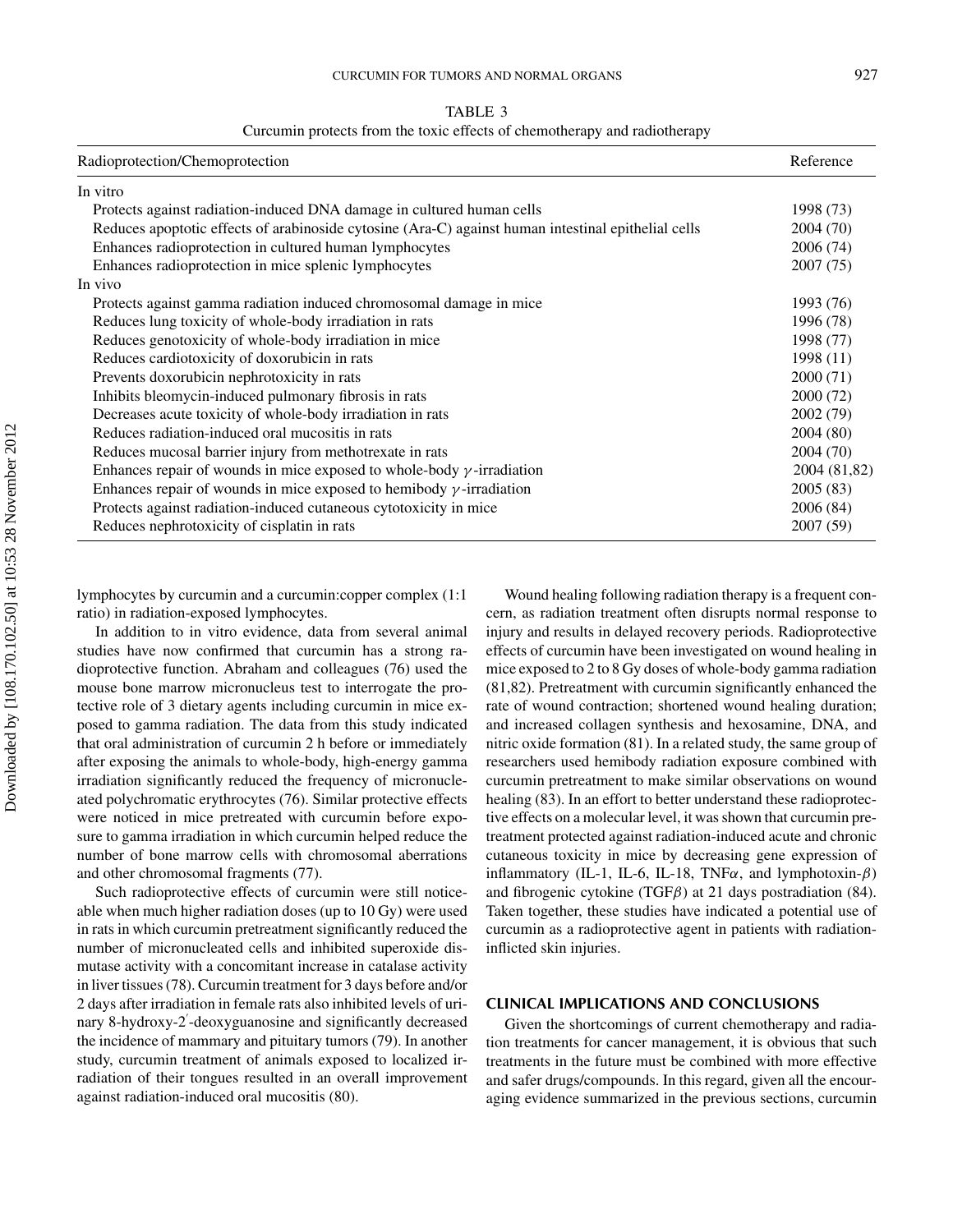seems to be an ideal, safe, and highly effective compound that can be used as an adjunct in such therapeutic strategies. Use of a curcumin-based, anticancer therapeutic strategy would also allow use of lower doses of chemotherapeutic drugs and radiation but still achieve much higher antitumor efficacy and yet lower toxicity and resistance in the management of variety of human cancers. In this context, it may also be important to gain more meticulous insights into identifying cancer stem cells in various solid organ tumors and determine how these differ from normal stem cells and other neoplastic cells within the same tissue. We believe that given the undisputed and encouraging data for curcumin as a safe and effective cancer preventive and newer data as a potential therapeutic agent, combining curcumin with current chemotherapy and/or radiation may also reduce the need for palliative surgery in some instances, as cancers may be stopped before they become invasive and widely metastatic. These effects combined with its ability to prevent depression, fatigue, neuropathic pain, lack of sleep, and lack of appetite, all symptoms that induced by cancer and cancer treatment, makes curcumin an ideal agent for cancer patients.

#### **REFERENCES**

- 1. Rahman I, Biswas SK, and Kirkham PA: Regulation of inflammation and redox signaling by dietary polyphenols. *Biochem Pharmacol* **72**, 1439–1452, 2006.
- 2. Tirkey N, Kaur G, Vij G, and Chopra K: Curcumin, a diferuloylmethane, attenuates cyclosporine-induced renal dysfunction and oxidative stress in rat kidneys. *BMC Pharmacol* **5**, 15, 2005.
- 3. Brouet I and Ohshima H: Curcumin, an anti-tumour promoter and antiinflammatory agent, inhibits induction of nitric oxide synthase in activated macrophages. *Biochem Biophys Res Commun* **206**, 533–540, 1995.
- 4. Dikshit M, Rastogi L, Shukla R, and Srimal RC: Prevention of ischaemiainduced biochemical changes by curcumin and quinidine in the cat heart. *Indian J Med Res* **101**, 31–35, 1995.
- 5. Sreejayan xxand Rao MN: Nitric oxide scavenging by curcuminoids. *J Pharm Pharmacol* **49**, 105–107, 1997.
- 6. Chen J, Bai H, Wang C, and Kang J: Trichostatin A improves the anticancer activity of low concentrations of curcumin in human leukemia cells. *Pharmazie* **61**, 710–716, 2006.
- 7. Chen J, Tang XQ, Zhi JL, Cui Y, Yu HM, et al.: Curcumin protects PC12 cells against 1-methyl-4-phenylpyridinium ion-induced apoptosis by bcl-2 mitochondria-ROS-iNOS pathway. *Apoptosis* **11**, 943–953, 2006.
- 8. Divya CS and Pillai MR: Antitumor action of curcumin in human papillomavirus associated cells involves downregulation of viral oncogenes, prevention of NFkB and AP-1 translocation, and modulation of apoptosis. *Mol Carcinog* **45**, 320–332, 2006.
- 9. Kiso Y, Suzuki Y, Watanabe N, Oshima Y, and Hikino H: Antihepatotoxic principles of Curcuma longa rhizomes. *Planta Med* **49**, 185–187, 1983.
- 10. Srivastava R, Dikshit M, Srimal RC, and Dhawan BN: Anti-thrombotic effect of curcumin. *Thromb Res* **40**, 413–417, 1985.
- 11. Venkatesan N: Curcumin attenuation of acute adriamycin myocardial toxicity in rats. *Br J Pharmacol* **124**, 425–427, 1998.
- 12. Deodhar SD, Sethi R, and Srimal RC: Preliminary study on antirheumatic activity of curcumin (diferuloyl methane). *Indian J Med Res* **71**, 632–634, 1980.
- 13. Chan MM, Adapala NS, and Fong D: Curcumin overcomes the inhibitory effect of nitric oxide on Leishmania. *Parasitol Res* **96**, 49–56, 2005.
- 14. Singh S and Khar A: Biological effects of curcumin and its role in cancer chemoprevention and therapy. *Anticancer Agents Med Chem* **6**, 259–270, 2006.
- 15. Goel A, Kunnumakkara AB, and Aggarwal BB: Curcumin as "curecumin": from kitchen to clinic. *Biochem Pharmacol* **75**, 787–809.
- 16. Gottesman MM, Ludwig J, Xia D, and Szakacs G: Defeating drug resistance in cancer. *Discov Med* **6**, 18–23, 2006.
- 17. Theodoulou M, Batist G, Campos S, Winer E, Welles L, et al.: Phase I study of nonpegylated liposomal doxorubicin plus trastuzumab in patients with HER2-positive breast cancer. *Clin Breast Cancer* **9**, 101–107, 2009.
- 18. Ali S and Coombes RC: Endocrine-responsive breast cancer and strategies for combating resistance. *Nat Rev Cancer* **2**, 101–112, 2002.
- 19. Davies A, Cifaldi MA, Segurado OG, and Weisman MH: Cost-effectiveness of sequential therapy with tumor necrosis factor antagonists in early rheumatoid arthritis. *J Rheumatol* **36**, 16–26, 2009.
- 20. Thayu M, Leonard MB, Hyams JS, Crandall WV, Kugathasan S, et al.: Improvement in biomarkers of bone formation during infliximab therapy in pediatric Crohn's disease: results of the REACH study. *Clin Gastroenterol Hepatol* **6**, 1378–1384, 2008.
- 21. Weisberg E, Manley PW, Cowan-Jacob SW, Hochhaus A, and Griffin JD: Second generation inhibitors of BCR-ABL for the treatment of imatinib-resistant chronic myeloid leukaemia. *Nat Rev Cancer* **7**, 345–356, 2007.
- 22. Engelman JA, Zejnullahu K, Mitsudomi T, Song Y, Hyland C, et al.: MET amplification leads to gefitinib resistance in lung cancer by activating ERBB3 signaling. *Science* **316**, 1039–1043, 2007.
- 23. Gottesman MM, Fojo T, and Bates SE: Multidrug resistance in cancer: role of ATP-dependent transporters. *Nat Rev Cancer* **2**, 48–58, 2002.
- 24. Raguz S and Yague E: Resistance to chemotherapy: new treatments and novel insights into an old problem. *Br J Cancer* **99**, 387–391, 2008.
- 25. Al-Hajj M and Clarke MF: Self-renewal and solid tumor stem cells. *Oncogene* **23**, 7274–7282, 2004.
- 26. Singh SK, Clarke ID, Terasaki M, Bonn VE, Hawkins C, et al.: Identification of a cancer stem cell in human brain tumors. *Cancer Res* **63**, 5821–5828, 2003.
- 27. Jiang X, Zhao Y, Smith C, Gasparetto M, Turhan A, et al.: Chronic myeloid leukemia stem cells possess multiple unique features of resistance to BCR-ABL targeted therapies. *Leukemia* **21**, 926–935, 2007.
- 28. Jemal A, Siegel R, Ward E, Hao Y, Xu J, et al.: Cancer statistics, 2009. *CA Cancer J Clin* 2009.
- 29. Howells LM, Mitra A, and Manson MM: Comparison of oxaliplatin- and curcumin-mediated antiproliferative effects in colorectal cell lines. *Int J Cancer* 2007.
- 30. Li L, Ahmed B, Mehta K, and Kurzrock R: Liposomal curcumin with and without oxaliplatin: effects on cell growth, apoptosis, and angiogenesis in colorectal cancer. *Mol Cancer Ther* **6**, 1276–1282, 2007.
- 31. Patel BB, Sengupta R, Qazi S, Vachhani H, Yu Y, et al.: Curcumin enhances the effects of 5-fluorouracil and oxaliplatin in mediating growth inhibition of colon cancer cells by modulating EGFR and IGF-1R. *Int J Cancer* **122**, 267–273, 2008.
- 32. Du B, Jiang L, Xia Q, and Zhong L: Synergistic inhibitory effects of curcumin and 5-fluorouracil on the growth of the human colon cancer cell line HT-29. *Chemotherapy* **52**, 23–28, 2006.
- 33. Lev-Ari S, Strier L, Kazanov D, Madar-Shapiro L, Dvory-Sobol H, et al.: Celecoxib and curcumin synergistically inhibit the growth of colorectal cancer cells. *Clin Cancer Res* **11**, 6738–6744, 2005.
- 34. Shpitz B, Giladi N, Sagiv E, Lev-Ari S, Liberman E, et al.: Celecoxib and curcumin additively inhibit the growth of colorectal cancer in a rat model. *Digestion* **74**, 140–144, 2006.
- 35. Koo JY, Kim HJ, Jung KO, and Park KY: Curcumin inhibits the growth of AGS human gastric carcinoma cells in vitro and shows synergism with 5-fluorouracil. *J Med Food* **7**, 117–121, 2004.
- 36. Lev-Ari S, Zinger H, Kazanov D, Yona D, Ben-Yosef R, et al.: Curcumin synergistically potentiates the growth inhibitory and pro-apoptotic effects of celecoxib in pancreatic adenocarcinoma cells. *Biomed Pharmacother* **59**(2 Suppl), S276–S280, 2005.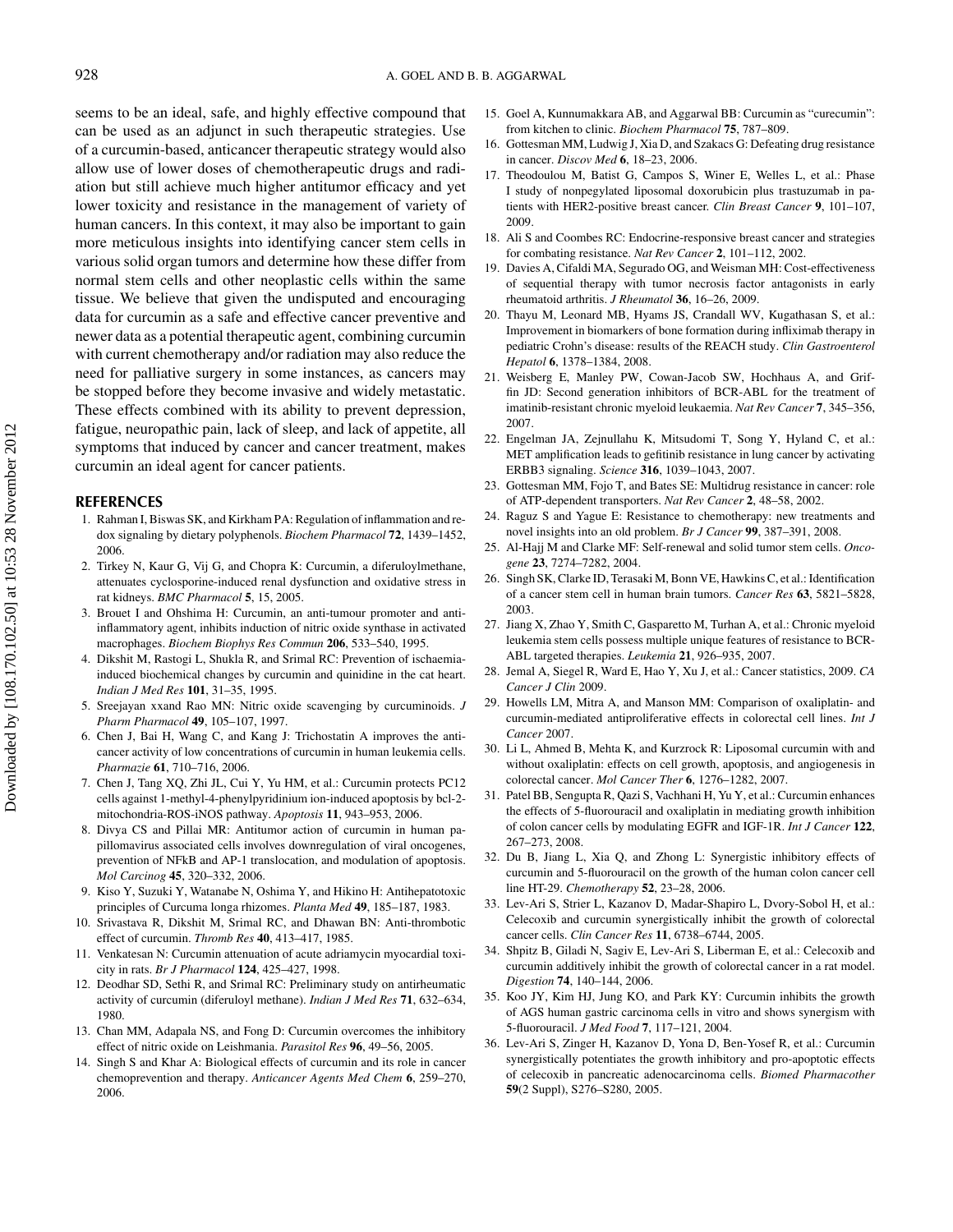- 37. Lev-Ari S, Vexler A, Starr A, Ashkenazy-Voghera M, Greif J, et al.: Curcumin augments gemcitabine cytotoxic effect on pancreatic adenocarcinoma cell lines. *Cancer Invest* **25**, 411–418, 2007.
- 38. Kunnumakkara AB, Guha S, Krishnan S, Diagaradjane P, Gelovani J, et al.: Curcumin potentiates antitumor activity of gemcitabine in an orthotopic model of pancreatic cancer through suppression of proliferation, angiogenesis, and inhibition of nuclear factor-kappaB-regulated gene products. *Cancer Res* **67**, 3853–3861, 2007.
- 39. Notarbartolo M, Poma P, Perri D, Dusonchet L, Cervello M, et al.: Antitumor effects of curcumin, alone or in combination with cisplatin or doxorubicin, on human hepatic cancer cells: analysis of their possible relationship to changes in NF-kB activation levels and in IAP gene expression. *Cancer Lett* **224**, 53–65, 2005.
- 40. Holcomb B, Yip-Schneider MT, Matos JM, Dixon J, Kennard J, et al.: Pancreatic cancer cell genetics and signaling response to treatment correlate with efficacy of gemcitabine-based molecular targeting strategies. *J Gastrointest Surg* **12**, 288–296, 2008.
- 41. Hour TC, Chen J, Huang CY, Guan JY, Lu SH, et al.: Curcumin enhances cytotoxicity of chemotherapeutic agents in prostate cancer cells by inducing p21(WAF1/CIP1) and C/EBPbeta expressions and suppressing NF-kappaB activation. *Prostate* **51**, 211–218, 2002.
- 42. Li M, Zhang Z, Hill DL, Wang H, and Zhang R: Curcumin, a dietary component, has anticancer, chemosensitization, and radiosensitization effects by down-regulating the MDM2 oncogene through the PI3K/mTOR/ETS2 pathway. *Cancer Res* **67**, 1988–1996, 2007.
- 43. Aggarwal BB, Shishodia S, Takada Y, Banerjee S, Newman RA, et al.: Curcumin suppresses the paclitaxel-induced nuclear factor-kappaB pathway in breast cancer cells and inhibits lung metastasis of human breast cancer in nude mice. *Clin Cancer Res* **11**, 7490–7498, 2005.
- 44. Chirnomas D, Taniguchi T, de l, V, Vaidya AP, Vasserman M, et al.: Chemosensitization to cisplatin by inhibitors of the Fanconi anemia/BRCA pathway. *Mol Cancer Ther* **5**, 952–961, 2006.
- 45. Somasundaram S, Edmund NA, Moore DT, Small GW, Shi YY, et al.: Dietary curcumin inhibits chemotherapy-induced apoptosis in models of human breast cancer. *Cancer Res* **62**, 3868–3875, 2002.
- 46. Chan MM, Fong D, Soprano KJ, Holmes WF, and Heverling H: Inhibition of growth and sensitization to cisplatin-mediated killing of ovarian cancer cells by polyphenolic chemopreventive agents. *J Cell Physiol* **194**, 63–70, 2003.
- 47. Lin YG, Kunnumakkara AB, Nair A, Merritt WM, Han LY, et al.: Curcumin inhibits tumor growth and angiogenesis in ovarian carcinoma by targeting the nuclear factor-kappaB pathway. *Clin Cancer Res* **13**, 3423–3430, 2007.
- 48. Venkatraman M, Anto RJ, Nair A, Varghese M, and Karunagaran D: Biological and chemical inhibitors of NF-kappaB sensitize SiHa cells to cisplatininduced apoptosis. *Mol Carcinog* **44**, 51–59, 2005.
- 49. Bava SV, Puliappadamba VT, Deepti A, Nair A, Karunagaran D, et al.: Sensitization of taxol-induced apoptosis by curcumin involves down-regulation of nuclear factor-kappaB and the serine/threonine kinase Akt and is independent of tubulin polymerization. *J Biol Chem* **280**, 6301–6308, 2005.
- 50. Sen S, Sharma H, and Singh N: Curcumin enhances Vinorelbine mediated apoptosis in NSCLC cells by the mitochondrial pathway. *Biochem Biophys Res Commun* **331**, 1245–1252, 2005.
- 51. Andjelkovic T, Pesic M, Bankovic J, Tanic N, Markovic ID, et al.: Synergistic effects of the purine analog sulfinosine and curcumin on the multidrug resistant human non-small cell lung carcinoma cell line (NCI-H460/R). *Cancer Biol Ther* **7**, 1024–1032, 2008.
- 52. Chanvorachote P, Pongrakhananon V, Wannachaiyasit S, Luanpitpong S, Rojanasakul Y, et al.: Curcumin sensitizes lung cancer cells to cisplatininduced apoptosis through superoxide anion-mediated Bcl-2 degradation. *Cancer Invest* **27**, 624–635, 2009.
- 53. Kamat AM, Sethi G, and Aggarwal BB: Curcumin potentiates the apoptotic effects of chemotherapeutic agents and cytokines through down-regulation of nuclear factor-kappaB and nuclear factor-kappaB-regulated gene products in IFN-alpha-sensitive and IFN-alpha-resistant human bladder cancer cells. *Mol Cancer Ther* **6**, 1022–1030, 2007.
- 54. Dhandapani KM, Mahesh VB, and Brann DW: Curcumin suppresses growth and chemoresistance of human glioblastoma cells via AP-1 and NFkappaB transcription factors. *J Neurochem* **102**, 522–538, 2007.
- 55. Bharti AC, Donato N, Singh S, and Aggarwal BB: Curcumin (diferuloylmethane) down-regulates the constitutive activation of nuclear factor-kappa B and IkappaBalpha kinase in human multiple myeloma cells, leading to suppression of proliferation and induction of apoptosis. *Blood* **101**, 1053–1062, 2003.
- 56. Sung B, Kunnumakkara AB, Sethi G, Anand P, Guha S, et al.: Curcumin circumvents chemoresistance in vitro and potentiates the effect of thalidomide and bortezomib against human multiple myeloma in nude mice model. *Mol Cancer Ther* **8**, 959–970, 2009.
- 57. Indap MA and Barkume MS: Efficacies of plant phenolic compounds on sodium butyrate induced anti-tumour activity. *Indian J Exp Biol* **41**, 861–864, 2003.
- 58. Everett PC, Meyers JA, Makkinje A, Rabbi M, and Lerner A: Preclinical assessment of curcumin as a potential therapy for B-CLL. *Am J Hematol* **82**, 23–30, 2007.
- 59. Kuhad A, Pilkhwal S, Sharma S, Tirkey N, and Chopra K: Effect of curcumin on inflammation and oxidative stress in cisplatin-induced experimental nephrotoxicity. *J Agric Food Chem* **55**, 10150–10155, 2007.
- 60. Kunnumakkara AB, Diagaradjane P, Guha S, Deorukhkar A, Shentu S, et al.: Curcumin sensitizes human colorectal cancer xenografts in nude mice to gamma-radiation by targeting nuclear factor-kappaB-regulated gene products. *Clin Cancer Res* **14**, 2128–2136, 2008.
- 61. Chendil D, Ranga RS, Meigooni D, Sathishkumar S, and Ahmed MM: Curcumin confers radiosensitizing effect in prostate cancer cell line PC-3. *Oncogene* **23**, 1599–1607, 2004.
- 62. Javvadi P, Segan AT, Tuttle SW, and Koumenis C: The chemopreventive agent curcumin is a potent radiosensitizer of human cervical tumor cells via increased reactive oxygen species production and overactivation of the mitogen-activated protein kinase pathway. *Mol Pharmacol* **73**, 1491–1501, 2008.
- 63. Aravindan N, Madhusoodhanan R, Ahmad S, Johnson D, and Herman TS: Curcumin inhibits NFkappaB mediated radioprotection and modulate apoptosis related genes in human neuroblastoma cells. *Cancer Biol Ther* **7**, 569–576, 2008.
- 64. Chan WH, Wu CC, and Yu JS: Curcumin inhibits UV irradiation-induced oxidative stress and apoptotic biochemical changes in human epidermoid carcinoma A431 cells. *J Cell Biochem* **90**, 327–338, 2003.
- 65. Chan WH and Wu HJ: Anti-apoptotic effects of curcumin on photosensitized human epidermal carcinoma A431 cells. *J Cell Biochem* **92**, 200–212, 2004.
- 66. Dujic J, Kippenberger S, Hoffmann S, Ramirez-Bosca A, Miquel J, et al.: Low concentrations of curcumin induce growth arrest and apoptosis in skin keratinocytes only in combination with UVA or visible light. *J Invest Dermatol* 2007.
- 67. Dujic J, Kippenberger S, Ramirez-Bosca A, Diaz-Alperi J, Bereiter-Hahn J, et al.: Curcumin in combination with visible light inhibits tumor growth in a xenograft tumor model. *Int J Cancer* **124**, 1422–1428, 2009.
- 68. Park K and Lee JH: Photosensitizer effect of curcumin on UVB-irradiated HaCaT cells through activation of caspase pathways. *Oncol Rep* **17**, 537–540, 2007.
- 69. Khafif A, Hurst R, Kyker K, Fliss DM, Gil Z, et al.: Curcumin: a new radio-sensitizer of squamous cell carcinoma cells. *Otolaryngol Head Neck Surg* **132**, 317–321, 2005.
- 70. van't LB, Blijlevens NM, Marteijn J, Timal S, Donnelly JP, et al.: Role of curcumin and the inhibition of NF-kappaB in the onset of chemotherapy-induced mucosal barrier injury. *Leukemia* **18**, 276–284, 2004.
- 71. Venkatesan N, Punithavathi D, and Arumugam V: Curcumin prevents adriamycin nephrotoxicity in rats. *Br J Pharmacol* **129**, 231–234, 2000.
- 72. Punithavathi D, Venkatesan N, and Babu M: Curcumin inhibition of bleomycin-induced pulmonary fibrosis in rats. *Br J Pharmacol* **131**, 169–172, 2000.